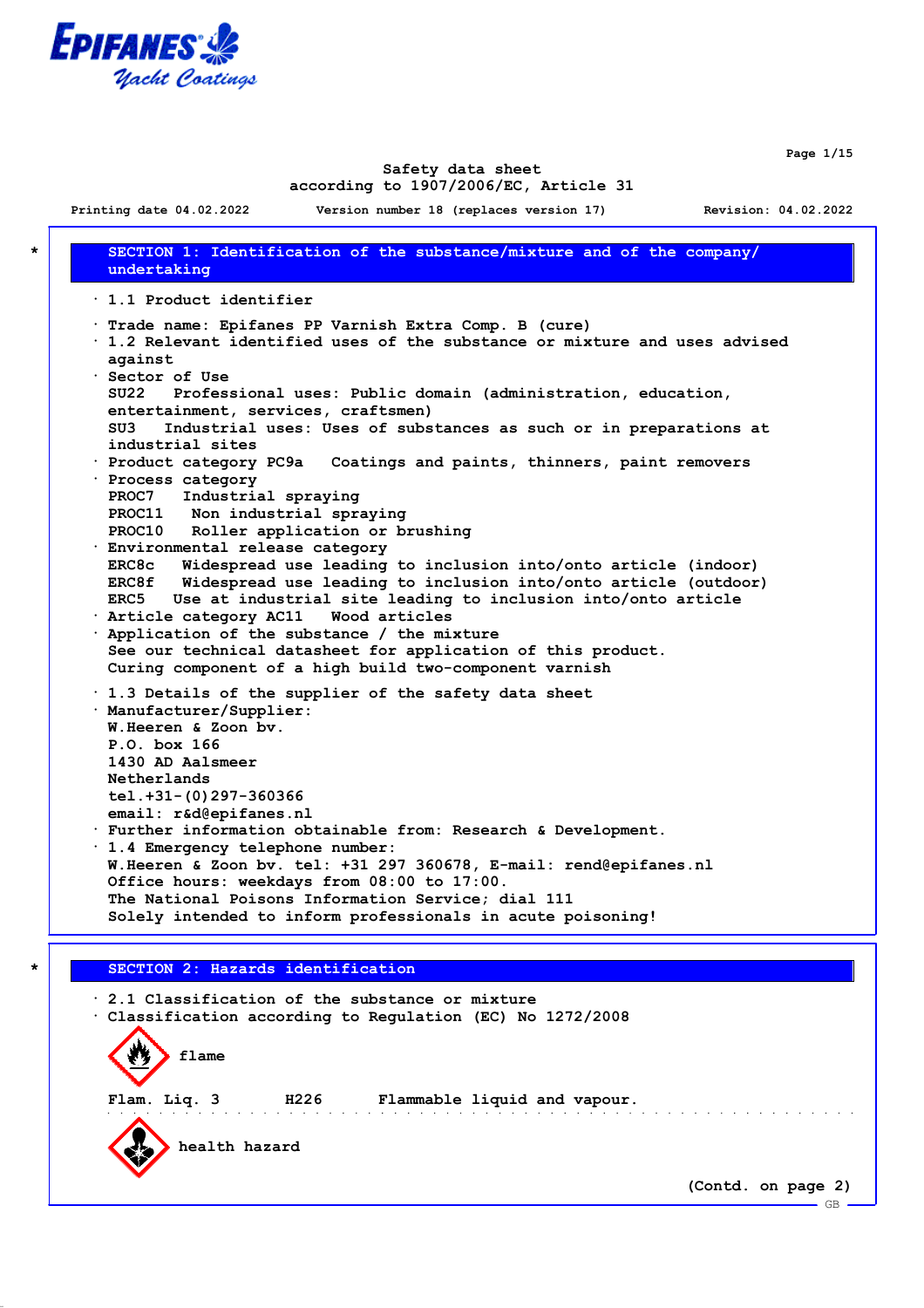

**Page 2/15**

 $-GB$ .

#### **Safety data sheet according to 1907/2006/EC, Article 31**

**Printing date 04.02.2022 Version number 18 (replaces version 17) Revision: 04.02.2022**

```
Trade name: Epifanes PP Varnish Extra Comp. B (cure)
```

```
(Contd. of page 1)
 Resp. Sens. 1 H334 May cause allergy or asthma symptoms or breathing
                                 difficulties if inhaled.
 STOT RE 2 H373 May cause damage to the hearing organs through
                                prolonged or repeated exposure.
 Acute Tox. 4 H332 Harmful if inhaled.
 Skin Irrit. 2 H315 Causes skin irritation.
 Eye Irrit. 2 H319 Causes serious eye irritation.
 Skin Sens. 1 H317 May cause an allergic skin reaction.
 STOT SE 3 H335-H336 May cause respiratory irritation. May cause
                                drowsiness or dizziness.
 .<br>In de la casa de la casa de la casa de la casa de la casa de la casa de la casa de la casa de la casa de la ca
                                                              <u>a sa kacamatan ing kabupatèn Indonesia. Ing kacamatan ing kacamatan ing kacamatan ing kacamatan ing kacamatan ing kacamatan ing kacamatan ing kacamatan ing kacamatan ing kacamatan ing kacamatan ing kacamatan ing kacamatan</u>
 Aquatic Chronic 3 H412 Harmful to aquatic life with long lasting
                                 effects.
· Additional information: For professional use only.
                                                             · 2.2 Label elements
· Labelling according to Regulation (EC) No 1272/2008
 The product is classified and labelled according to the CLP regulation.
· Hazard pictograms
  GHS02 GHS07 GHS08
· Signal word Danger
· Hazard-determining components of labelling:
 Xylene
 aromatic polyisocyanate
 m-tolylidene diisocyanate
 Ethylbenzene
· Hazard statements
 H226 Flammable liquid and vapour.
 H332 Harmful if inhaled.
 H315 Causes skin irritation.
 H319 Causes serious eye irritation.
 H334 May cause allergy or asthma symptoms or breathing difficulties if
            inhaled.
 H317 May cause an allergic skin reaction.
 H335-H336 May cause respiratory irritation. May cause drowsiness or dizziness.
 H373 May cause damage to the hearing organs through prolonged or repeated
            exposure.
 H412 Harmful to aquatic life with long lasting effects.
· Precautionary statements
 P102 Keep out of reach of children.
 P210 Keep away from heat, hot surfaces, sparks, open flames and other
                  ignition sources. No smoking.
                                                                     (Contd. on page 3)
```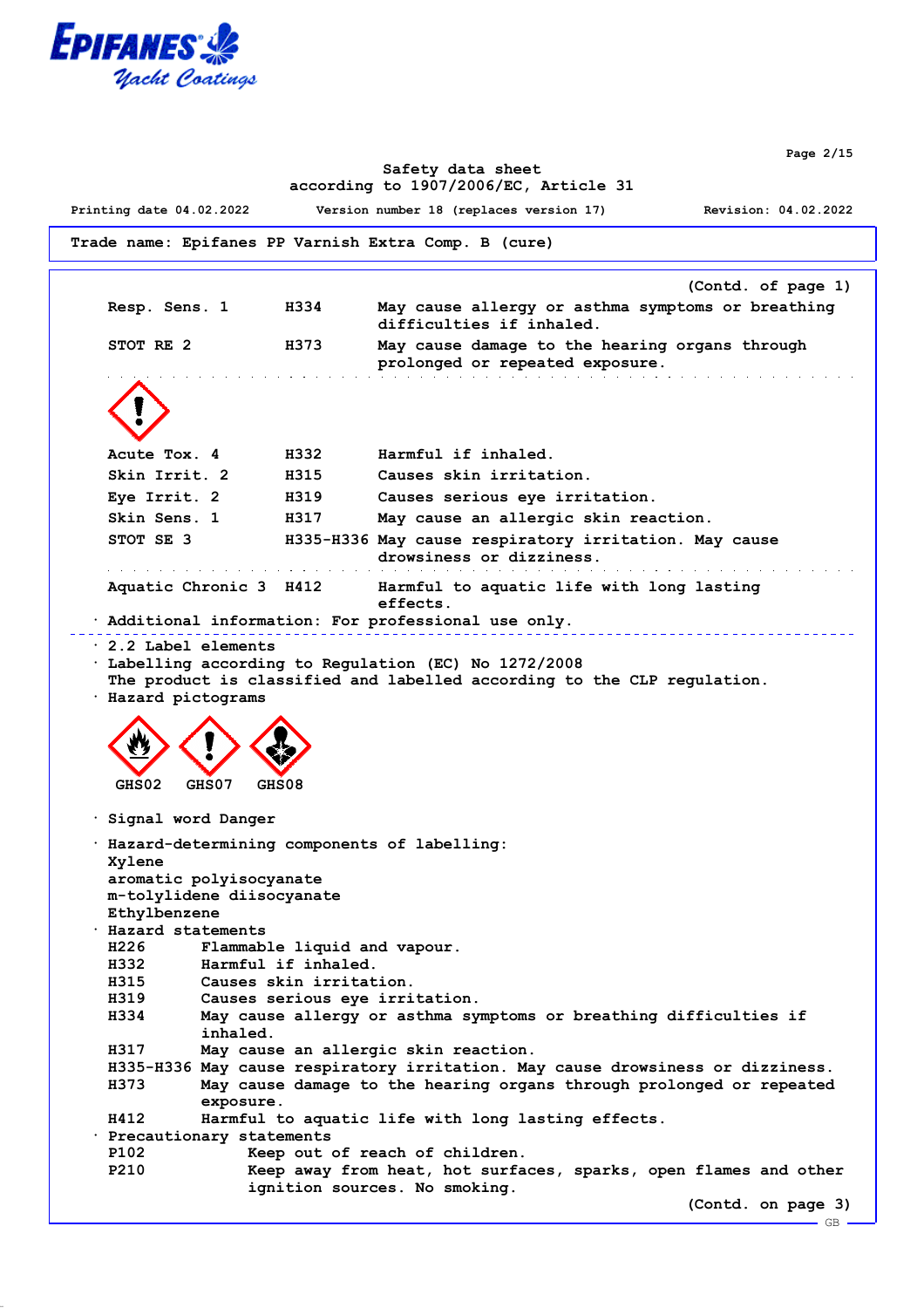

**Page 3/15**

GB

### **Safety data sheet according to 1907/2006/EC, Article 31**

**Printing date 04.02.2022 Version number 18 (replaces version 17) Revision: 04.02.2022**

**Trade name: Epifanes PP Varnish Extra Comp. B (cure)**

|                                                         | (Contd. of page 2)                                                         |  |
|---------------------------------------------------------|----------------------------------------------------------------------------|--|
| P260                                                    | Do not breathe dust/fume/gas/mist/vapours/spray.                           |  |
| P271                                                    | Use only outdoors or in a well-ventilated area.                            |  |
| P280                                                    | Wear protective gloves/protective clothing/eye protection/face             |  |
|                                                         | protection/hearing protection.                                             |  |
| P301+P310                                               | IF SWALLOWED: Immediately call a POISON CENTER/ doctor.                    |  |
|                                                         | P303+P361+P353 IF ON SKIN (or hair): Take off immediately all contaminated |  |
|                                                         | clothing. Rinse skin with water [or shower].                               |  |
| <b>P501</b>                                             | Dispose of contents/container in accordance with local/regional/           |  |
|                                                         | national/international requlations.                                        |  |
| . Additional information:                               |                                                                            |  |
| Contains isocyanates. May produce an allergic reaction. |                                                                            |  |
| $\cdot$ 2.3 Other hazards                               |                                                                            |  |
|                                                         | . Results of PBT and vPvB assessment                                       |  |
| · PBT: Not applicable.                                  |                                                                            |  |

**· vPvB: Not applicable.**

**\* SECTION 3: Composition/information on ingredients**

**· 3.2 Mixtures**

**· Description: Mixture of substances listed below with nonhazardous additions.**

| Dangerous components:                                                                                  |                                                                                                                                                                                                                     |                         |
|--------------------------------------------------------------------------------------------------------|---------------------------------------------------------------------------------------------------------------------------------------------------------------------------------------------------------------------|-------------------------|
| $CAS: 53317-61-6$<br>Reg.nr.: niet van<br>toepassing                                                   | aromatic polyisocyanate<br>$\langle$ 1) Eye Irrit. 2, H319; Skin Sens. 1,<br>H317                                                                                                                                   | $25 - 50%$              |
| $CAS: 1330-20-7$<br>EINECS: 215-535-7<br>$Reg.nr.: 01-2119488216-32$                                   | Xylene<br>$\otimes$ Flam. Liq. 3, H226<br>$\hat{\textbf{S}}$ STOT RE 2, H373; Asp. Tox. 1, H304<br>$\langle$ Acute Tox. 4, H312; Acute Tox. 4,<br>H332; Skin Irrit. 2, H315; Eye Irrit.<br>2, H319; STOT SE 3, H335 | $25 - 50%$              |
| $CAS: 64742-95-6$<br>EC number: 918-668-5<br>$Reg.nr.: 01-2119455851-35$                               | Hydrocarbons, C9, aromatics. (Note-P)<br>$\langle \bullet \rangle$ Flam. Liq. 3, H226<br>$\diamondsuit$ Asp. Tox. 1, H304<br>$\hat{\mathbb{C}}$ Aquatic Chronic 2, H411<br>$\hat{ }$ STOT SE 3, H336                | $210 - 25$ <sup>8</sup> |
| $CAS: 108-65-6$<br>EINECS: 203-603-9<br>Index number: $607-195-00$<br>7<br>$Reg.nr.: 01-2119475791-29$ | 2-methoxy-1-methylethyl acetate<br>$\circledcirc$ Flam. Liq. 3, H226<br>$\Diamond$ STOT SE 3, H336                                                                                                                  | $2.5 - 10%$             |
|                                                                                                        |                                                                                                                                                                                                                     | (Contd. on page 4)      |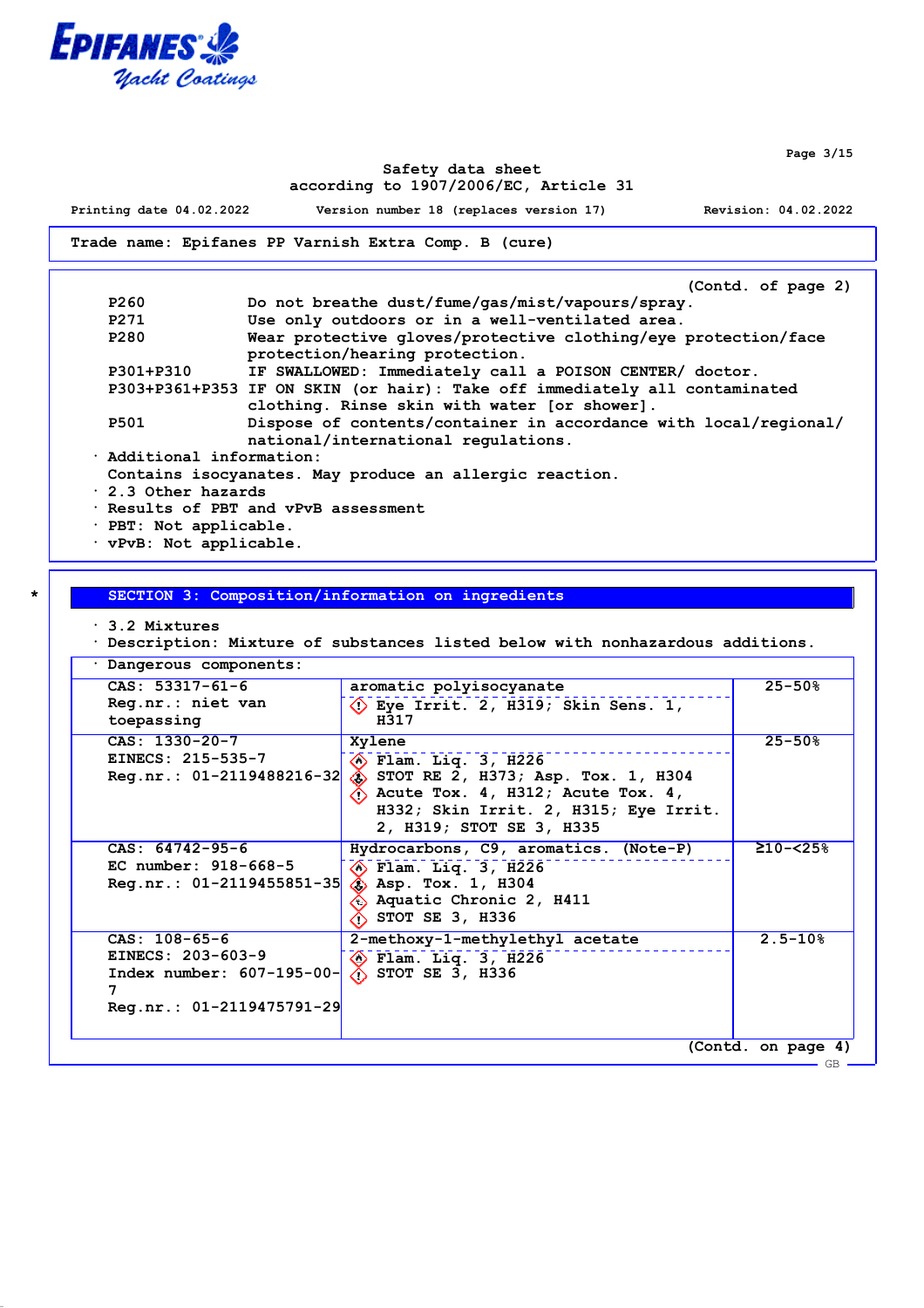

**Safety data sheet according to 1907/2006/EC, Article 31**

**Printing date 04.02.2022 Version number 18 (replaces version 17) Revision: 04.02.2022**

**Trade name: Epifanes PP Varnish Extra Comp. B (cure)**

| $CAS: 100-41-4$             | Ethylbenzene                                               | $\leq$ 2 . 5%  |
|-----------------------------|------------------------------------------------------------|----------------|
| EINECS: 202-849-4           | $\diamondsuit$ Flam. Liq. 2, H225                          |                |
| $Index number: 601-023-00-$ | $\hat{ }$ STOT RE 2, H373; Asp. Tox. 1, H304               |                |
| 4                           | $\langle \cdot \rangle$ Acute Tox. 4, H332; Skin Irrit. 2, |                |
| Reg.nr.: 01-2119489370-35   | H315; Eye Irrit. 2, H319; STOT SE 3,<br>H335               |                |
| $CAS: 26471-62-5$           | m-tolylidene diisocyanate                                  | $20.1 - 50.38$ |
| EINECS: $247 - 722 - 4$     | $\otimes$ Acute Tox. 2, H330                               |                |
| $Index number: 615-006-00-$ | Sesp. Sens. 1, H334; Carc. 2, H351                         |                |
| 4                           | $\langle \cdot \rangle$ Skin Irrit. 2, H315; Eye Irrit. 2, |                |
| $Reg.nr.: 01-2119454791-34$ | H319; Skin Sens. 1, H317; STOT SE 3,                       |                |
|                             | H335                                                       |                |
|                             | Aquatic Chronic 3, H412                                    |                |
|                             | EUH204                                                     |                |
|                             | Specific concentration limit:                              |                |
|                             | Resp. Sens. 1; H334: C $\geq$ 0.1 %                        |                |

**· Additional information:**

**Note P: The substance does not have to be classified as a carcinogen or mutagen as can be shown that the substance contains less than 0.1% (w / w) benzene (EINECS No 200-753-7.). This note applies only to certain complex oil-derived substances in Part 3. For the wording of the listed hazard phrases refer to section 16.**

### **\* SECTION 4: First aid measures**

| $\cdot$ 4.1 Description of first aid measures<br>Ceneral information:                  |
|----------------------------------------------------------------------------------------|
| Immediately remove any clothing soiled by the product.                                 |
| Symptoms of poisoning may even occur after several hours; therefore medical            |
| observation for at least 48 hours after the accident.                                  |
| $\cdot$ After inhalation:                                                              |
| Supply fresh air and to be sure call for a doctor.                                     |
| In case of unconsciousness place patient stably in side position for                   |
| transportation.                                                                        |
| · After skin contact:                                                                  |
| Immediately wash with water and soap and rinse thoroughly.                             |
| Immediately rinse with water.                                                          |
| · After eye contact:                                                                   |
| Rinse opened eye for several minutes under running water. If symptoms persist,         |
| consult a doctor.                                                                      |
| . After swallowing: If symptoms persist consult doctor.                                |
| . 4.2 Most important symptoms and effects, both acute and delayed                      |
| No further relevant information available.                                             |
| $\cdot$ 4.3 Indication of any immediate medical attention and special treatment needed |
| No further relevant information available.                                             |

**(Contd. on page 5)**

GB

**Page 4/15**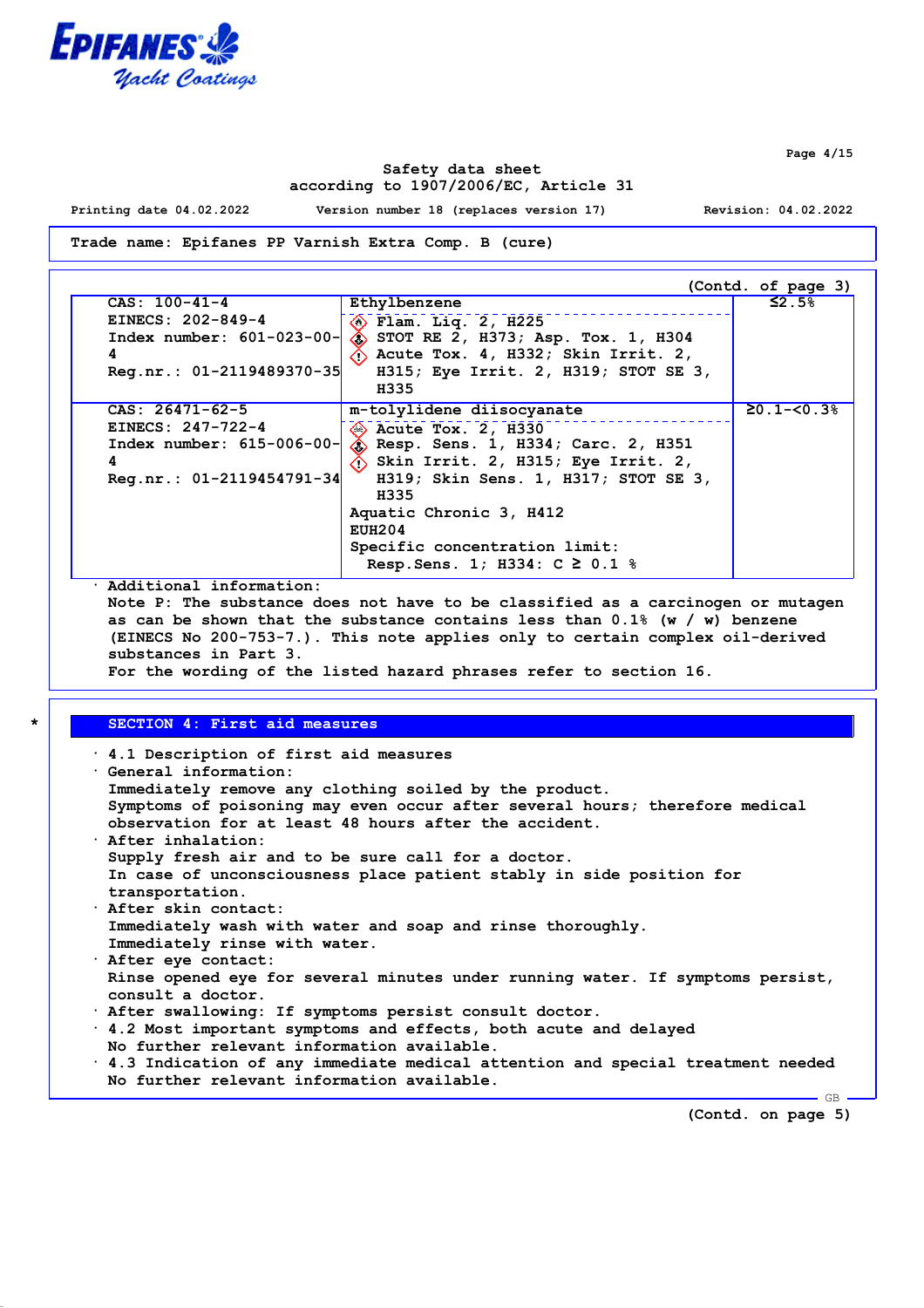

**Page 5/15**

### **Safety data sheet according to 1907/2006/EC, Article 31**

**Printing date 04.02.2022 Version number 18 (replaces version 17) Revision: 04.02.2022**

**Trade name: Epifanes PP Varnish Extra Comp. B (cure)**

**(Contd. of page 4)**

#### **\* SECTION 5: Firefighting measures**

- **· 5.1 Extinguishing media**
- **· Suitable extinguishing agents:**
- **CO2, powder or water spray. Fight larger fires with water spray or alcohol resistant foam.**
- **· 5.2 Special hazards arising from the substance or mixture During heating or in case of fire poisonous gases are produced. No further relevant information available.**
- **· 5.3 Advice for firefighters**
- **· Protective equipment: Mouth respiratory protective device.**

#### **\* SECTION 6: Accidental release measures**

- **· 6.1 Personal precautions, protective equipment and emergency procedures Mount respiratory protective device. Wear protective equipment. Keep unprotected persons away.**
- **· 6.2 Environmental precautions:**
- **Prevent seepage into sewage system, workpits and cellars. Inform respective authorities in case of seepage into water course or sewage system.**
- **Dilute with plenty of water.**
- **Do not allow to enter sewers/ surface or ground water.**
- **· 6.3 Methods and material for containment and cleaning up: Absorb with liquid-binding material (sand, diatomite, acid binders, universal binders, sawdust). Dispose contaminated material as waste according to item 13. Ensure adequate ventilation.**
- **· 6.4 Reference to other sections**
- **See Section 7 for information on safe handling.**
- **See Section 8 for information on personal protection equipment.**
- **See Section 13 for disposal information.**

## **\* SECTION 7: Handling and storage**

**· 7.1 Precautions for safe handling Ensure good ventilation/exhaustion at the workplace. Prevent formation of aerosols. · Information about fire - and explosion protection: Keep ignition sources away - Do not smoke. Protect against electrostatic charges. Keep respiratory protective device available. · 7.2 Conditions for safe storage, including any incompatibilities · Storage: · Requirements to be met by storerooms and receptacles: No special requirements. · Information about storage in one common storage facility: Not required.**

**· Further information about storage conditions: Keep container tightly sealed.**

**(Contd. on page 6)**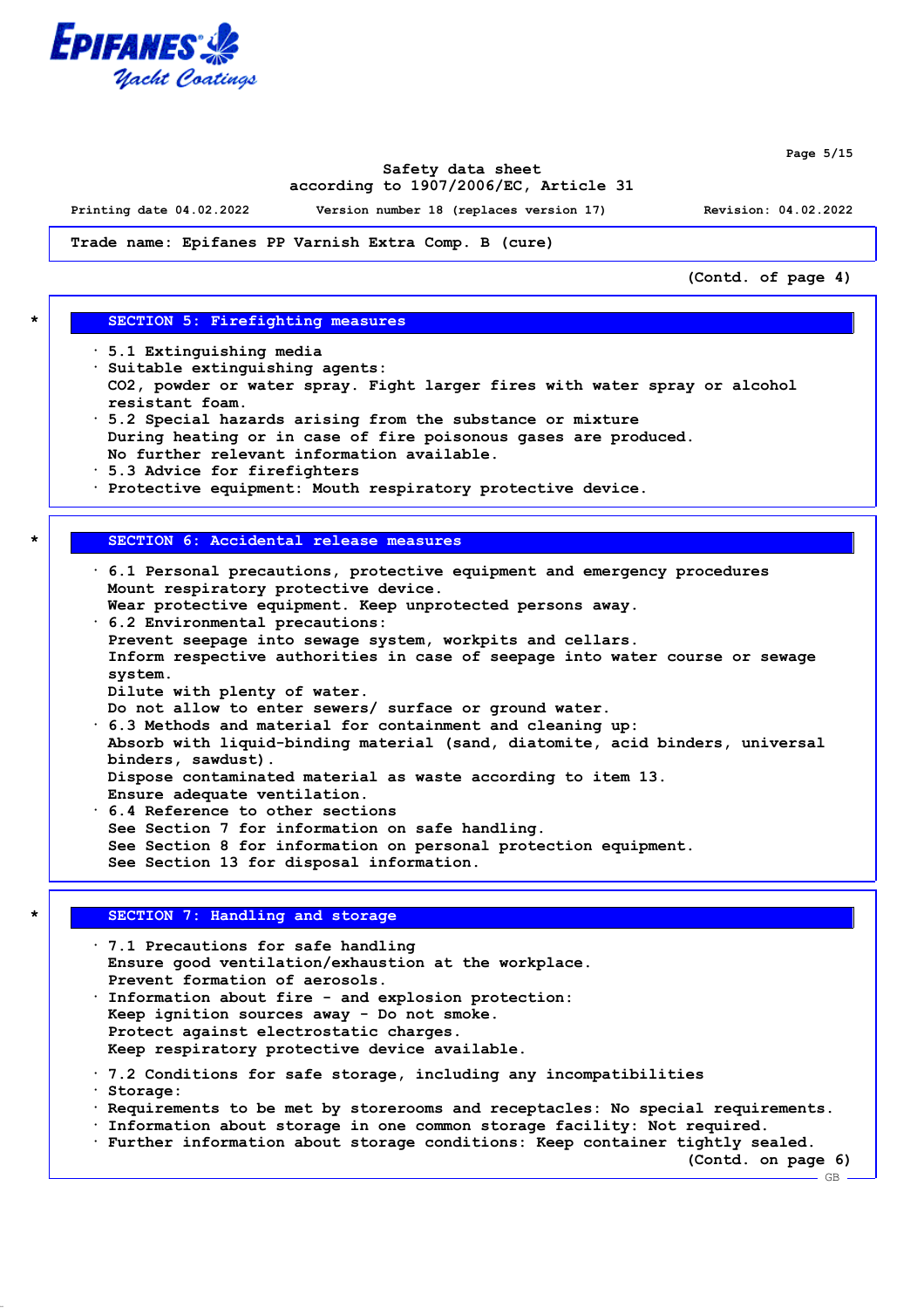

**Page 6/15**

GB

## **Safety data sheet according to 1907/2006/EC, Article 31**

**Printing date 04.02.2022 Version number 18 (replaces version 17) Revision: 04.02.2022**

**· 8.1 Control parameters**

**Trade name: Epifanes PP Varnish Extra Comp. B (cure)**

**(Contd. of page 5)**

**· 7.3 Specific end use(s) No further relevant information available.**

| * 1 | SECTION 8: Exposure controls/personal protection |
|-----|--------------------------------------------------|
|     |                                                  |

| Ingredients with limit values that require monitoring at the workplace: |                                                                                                             |                                                                                                        |                                            |
|-------------------------------------------------------------------------|-------------------------------------------------------------------------------------------------------------|--------------------------------------------------------------------------------------------------------|--------------------------------------------|
|                                                                         | 1330-20-7 Xylene                                                                                            |                                                                                                        |                                            |
| WEL                                                                     | Sk; BMGV                                                                                                    | Short-term value: $441 \text{ mg/m}^3$ , 100 ppm<br>Long-term value: 220 mg/m <sup>3</sup> , 50 ppm    |                                            |
|                                                                         |                                                                                                             | 108-65-6 2-methoxy-1-methylethyl acetate                                                               |                                            |
| WEL                                                                     | Sk.                                                                                                         | Short-term value: 548 mg/m <sup>3</sup> , 100 ppm<br>Long-term value: 274 mg/m <sup>3</sup> , 50 ppm   |                                            |
|                                                                         |                                                                                                             | 100-41-4 Ethylbenzene                                                                                  |                                            |
| WEL                                                                     | Sk.                                                                                                         | Short-term value: 552 mg/m <sup>3</sup> , 125 ppm<br>Long-term value: $441 \text{ mg/m}^3$ , 100 ppm   |                                            |
|                                                                         |                                                                                                             | 26471-62-5 m-tolylidene diisocyanate                                                                   |                                            |
| WEL                                                                     |                                                                                                             | Short-term value: 0.07 mg/m <sup>3</sup><br>Long-term value: $0.02$ mg/m <sup>3</sup><br>Sen; as -NCO  |                                            |
|                                                                         | 1330-20-7 Xylene                                                                                            |                                                                                                        |                                            |
| WEL                                                                     | Sk: BMGV                                                                                                    | Short-term value: 441 mg/m <sup>3</sup> , 100 ppm<br>Long-term value: $220$ mg/m <sup>3</sup> , 50 ppm |                                            |
|                                                                         |                                                                                                             | 108-65-6 2-methoxy-1-methylethyl acetate                                                               |                                            |
| WEL                                                                     | Sk                                                                                                          | Short-term value: $548 \text{ mg/m}^3$ , 100 ppm<br>Long-term value: $274 \text{ mg/m}^3$ , 50 ppm     |                                            |
|                                                                         |                                                                                                             | 100-41-4 Ethylbenzene                                                                                  |                                            |
| WEL                                                                     | Short-term value: 552 mg/m <sup>3</sup> , 125 ppm<br>Long-term value: 441 mg/m <sup>3</sup> , 100 ppm<br>Sk |                                                                                                        |                                            |
|                                                                         |                                                                                                             | 26471-62-5 m-tolylidene diisocyanate                                                                   |                                            |
| WEL                                                                     | Short-term value: 0.07 mg/m <sup>3</sup><br>Long-term value: $0.02 \text{ mg/m}^3$<br>$Sen: as -NCO$        |                                                                                                        |                                            |
|                                                                         | · Regulatory information WEL: EH40/2020                                                                     |                                                                                                        |                                            |
|                                                                         |                                                                                                             | · DNEL (Derived No Effect Level) voor professionals                                                    |                                            |
|                                                                         | 1330-20-7 Xylene                                                                                            |                                                                                                        |                                            |
| Oral                                                                    |                                                                                                             | Long-term - systemic effects.                                                                          | 1.6 mg/kg bw/day (General<br>population)   |
|                                                                         | Inhalative                                                                                                  | Long-term - local effects.                                                                             | 77 $mq/m^3$ (Employees)                    |
|                                                                         |                                                                                                             | Acute - systemic effects.                                                                              | 174 mg/m <sup>3</sup> (General population) |
|                                                                         |                                                                                                             |                                                                                                        | (Contd. on page 7)                         |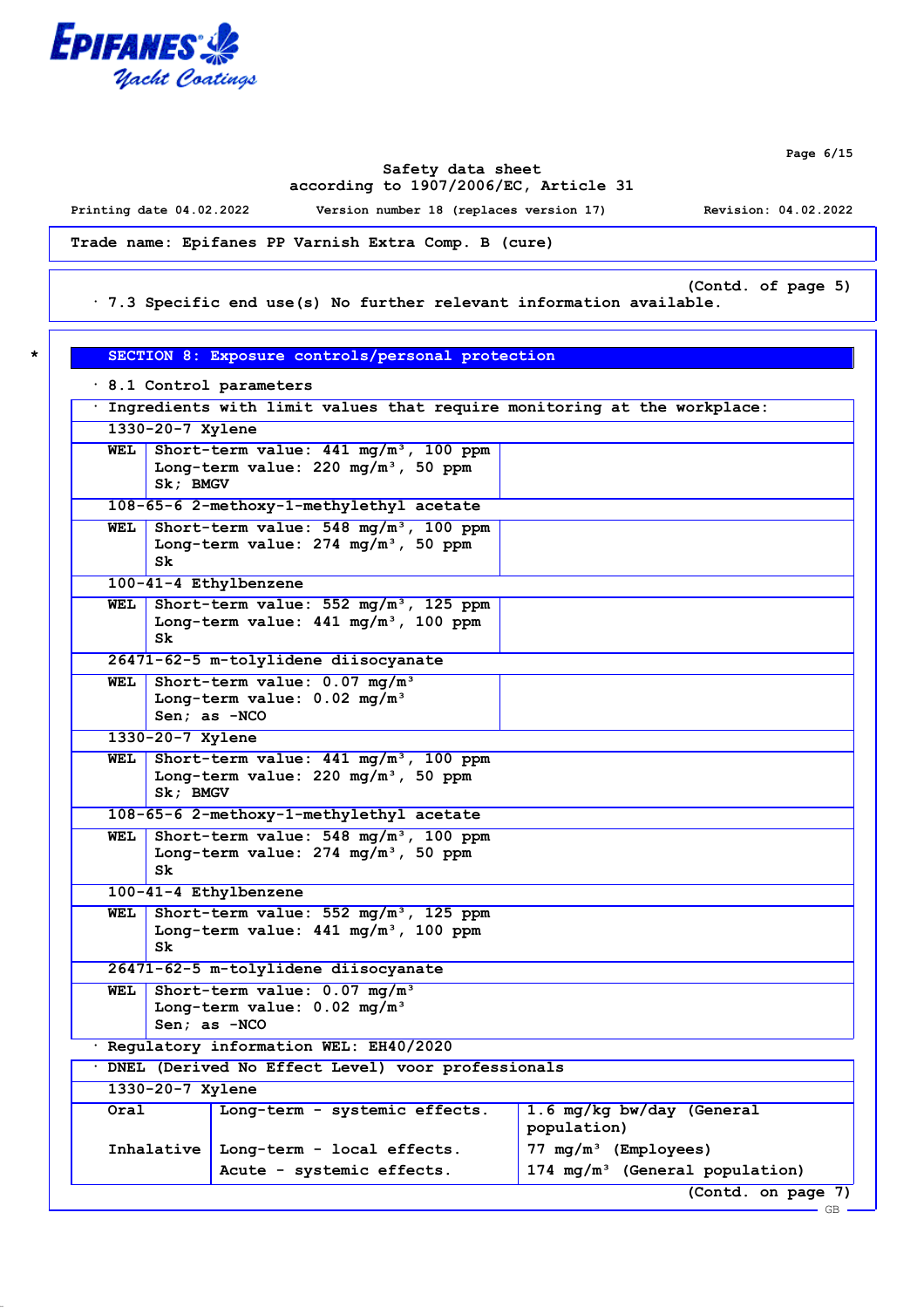

**Safety data sheet according to 1907/2006/EC, Article 31**

**Printing date 04.02.2022 Version number 18 (replaces version 17) Revision: 04.02.2022**

**Trade name: Epifanes PP Varnish Extra Comp. B (cure)**

|                       | Long-term - systemic effects.                       | (Contd. of page 6)<br>14.8 mg/m <sup>3</sup> (General population) |
|-----------------------|-----------------------------------------------------|-------------------------------------------------------------------|
|                       | 64742-95-6 Hydrocarbons, C9, aromatics. (Note-P)    |                                                                   |
|                       |                                                     |                                                                   |
| Oral                  | Long-term - systemic effects.                       | 11 mg/kg/day (General<br>population)                              |
| Dermal                | Long-term - systemic effects.                       | 25 mg/kg/day (Industry)                                           |
|                       | Long-term systemic effects.                         | 11 mg//kg/day (General<br>population)                             |
| Inhalative            | Long-term - systemic effects.                       | $32 \text{ mg/m}^3$ (General population)                          |
|                       | Long-term - systemic effects.                       | 150 $mg/m^3$ (Industry)                                           |
|                       | Long-term exposure (8 hours<br>TWA) 19 ppm          | $100$ mg/m <sup>3</sup> (Occupational exposure<br>limits)         |
|                       | 108-65-6 2-methoxy-1-methylethyl acetate            |                                                                   |
| Dermal                | Long-term systemic effects.                         | 796 mg//kg/day (Employees)                                        |
| Inhalative            | Short term - local effects.                         | 550 $mg/m^3$ (Employees)                                          |
|                       | Long-term - systemic effects.                       | 275 mg/m <sup>3</sup> (Employees)                                 |
| 100-41-4 Ethylbenzene |                                                     |                                                                   |
| Dermal                | Long-term - systemic effects.                       | 180 mg/kg/day (Employees)                                         |
| Inhalative            | Long-term - systemic effects.                       | $77 \text{ mg/m}^3$ (Employees)                                   |
|                       | Short-term systemic effects.                        | 293 mg/m3 (Employees)                                             |
|                       | 26471-62-5 m-tolylidene diisocyanate                |                                                                   |
| Inhalative            | Long-term - local effects.                          | $0.035 \text{ mg/m}^3$ (Employees)                                |
|                       | Long-term - systemic effects.                       | $0.035 \,\mathrm{mg/m^3}$ (Employees)                             |
|                       | DNEL (Derived No Effect Level) for general audience |                                                                   |
| 1330-20-7 Xylene      |                                                     |                                                                   |
| Oral                  | Acute - systemic effects                            | 289 mg/kg (Employees)                                             |
| Dermal                | Long-term - systemic effects.                       | 180 mg/kg bw/day (Employees)                                      |
| Inhalative            | Long-term - systemic effects.                       | $77 \text{ mg/m}^3$ (Employees)                                   |
|                       | Short-term - systemic effects.                      | 289 mg/kg (Employees)                                             |
|                       | Short-term - local effects.                         | $174 \text{ mg/m}^3$ (General population)                         |
|                       | Long term - systemic effects.                       | 108 mg/kg bw/day (General<br>population)                          |
|                       | 108-65-6 2-methoxy-1-methylethyl acetate            |                                                                   |
| Oral                  | Long-term systemic effects.                         | 36 mg/kg bw/day (General<br>population)                           |
| Dermal                | Long-term - systemic effects.                       | 320 mg/kg bw/day (General<br>population)                          |
| Inhalative            | Long-term - systemic effects.                       | 33 mg/m <sup>3</sup> (General population)                         |
| 100-41-4 Ethylbenzene |                                                     |                                                                   |
| Oral                  | Long-term systemic effects.                         | 1.6 mg/kg bw/day (General<br>population)                          |
| Inhalative            | Long-term - systemic effects.                       | 15 $mg/m^3$ (General population)                                  |
|                       |                                                     | (Contd. on page 8)                                                |

**Page 7/15**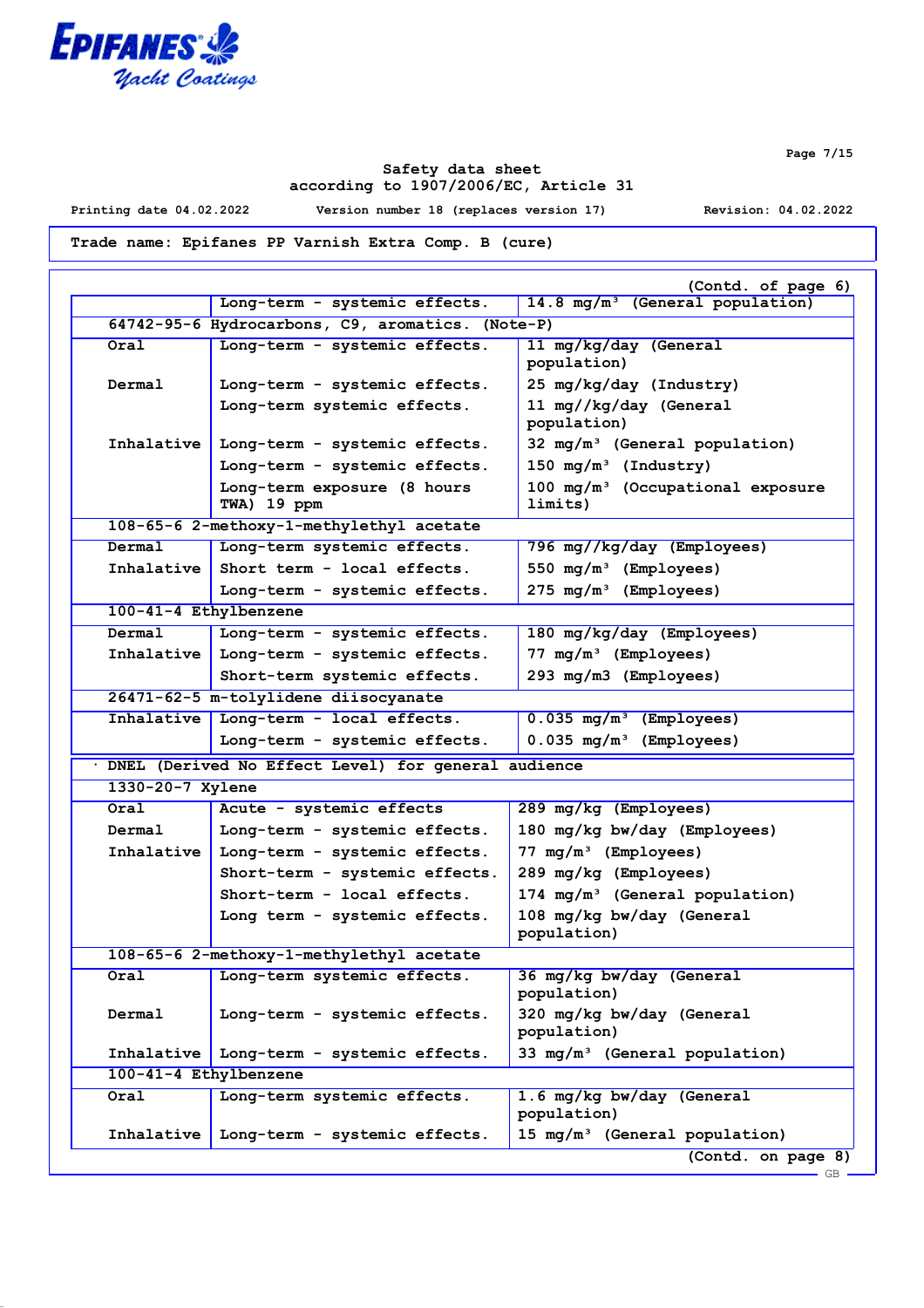

**Page 8/15**

## **Safety data sheet according to 1907/2006/EC, Article 31**

**Printing date 04.02.2022 Version number 18 (replaces version 17) Revision: 04.02.2022**

**Trade name: Epifanes PP Varnish Extra Comp. B (cure)**

| <b>PNECs</b>                                                                                                            |                                                                                 |
|-------------------------------------------------------------------------------------------------------------------------|---------------------------------------------------------------------------------|
| 1330-20-7 Xylene                                                                                                        |                                                                                 |
| Sewage treatment plant                                                                                                  | 6.58 mg/l (Sewage treatment plant)                                              |
| Aquatic compartment.                                                                                                    | $0.327$ mg/l (Freshwater)                                                       |
| Aquatic compartment.                                                                                                    | $0.327$ mg/l (Seawater)                                                         |
| Aquatic compartment - water,<br>intermittent releases                                                                   | 0.327 mg/L (Freshwater)                                                         |
| Soil                                                                                                                    | 12.46 mg/kg (Seawater)                                                          |
|                                                                                                                         | 12.46 mg/kg (Freshwater)                                                        |
| Soil                                                                                                                    | $2.31$ mg/kg (soil)                                                             |
| 108-65-6 2-methoxy-1-methylethyl acetate                                                                                |                                                                                 |
| Sewage treatment plant                                                                                                  | 100 mg/l (Sewage treatment plant)                                               |
| Aquatic compartment.                                                                                                    | $0.635$ mg/l (Freshwater)                                                       |
| Aquatic compartment.                                                                                                    | $0.0635$ mg/l (Seawater)                                                        |
| Soil                                                                                                                    | 3.29 mg/kg (Freshwater)                                                         |
| Intermittent                                                                                                            | 6.35 mg/l (Intermittent)                                                        |
| Soil                                                                                                                    | $0.29$ mg/kg (soil)                                                             |
| Sediment                                                                                                                | 0.329 mg/kg (Seawater)                                                          |
| 100-41-4 Ethylbenzene                                                                                                   |                                                                                 |
| Sewage treatment plant                                                                                                  | 9.6 mg/l (Sewage treatment plant)                                               |
| Aquatic compartment.                                                                                                    | $0.1$ mg/l (Freshwater)                                                         |
| Aquatic compartment - water,                                                                                            | $0.01$ mg/L (Seawater)                                                          |
| intermittent releases                                                                                                   |                                                                                 |
| Soil                                                                                                                    | 13.7 mg/kg (Freshwater)                                                         |
| Intermittent                                                                                                            | 0.1 mg/l (Intermittent)                                                         |
| Soil                                                                                                                    | $2.68$ mg/kg (soil)                                                             |
| Sediment                                                                                                                | 1.37 mg/kg (Seawater)                                                           |
| 26471-62-5 m-tolylidene diisocyanate                                                                                    |                                                                                 |
| Aquatic compartment.                                                                                                    | $0.013$ mg/l (Freshwater)                                                       |
| Aquatic compartment.                                                                                                    | $0.001$ mg/l (Seawater)                                                         |
| <b>STP</b>                                                                                                              | 1 mg/l (Segmentation, Targeting and<br>Positioning)                             |
| Soil                                                                                                                    | 1 mg/kg (soil)                                                                  |
| Ingredients with biological limit values:                                                                               |                                                                                 |
| 1330-20-7 Xylene                                                                                                        |                                                                                 |
| 650 mmol/mol creatinine<br><b>BMGV</b><br>Medium: urine<br>Sampling time: post shift<br>Parameter: methyl hippuric acid |                                                                                 |
|                                                                                                                         | · Additional information: The lists valid during the making were used as basis. |
| 8.2 Exposure controls                                                                                                   |                                                                                 |
|                                                                                                                         | . Appropriate engineering controls No further data; see item 7.                 |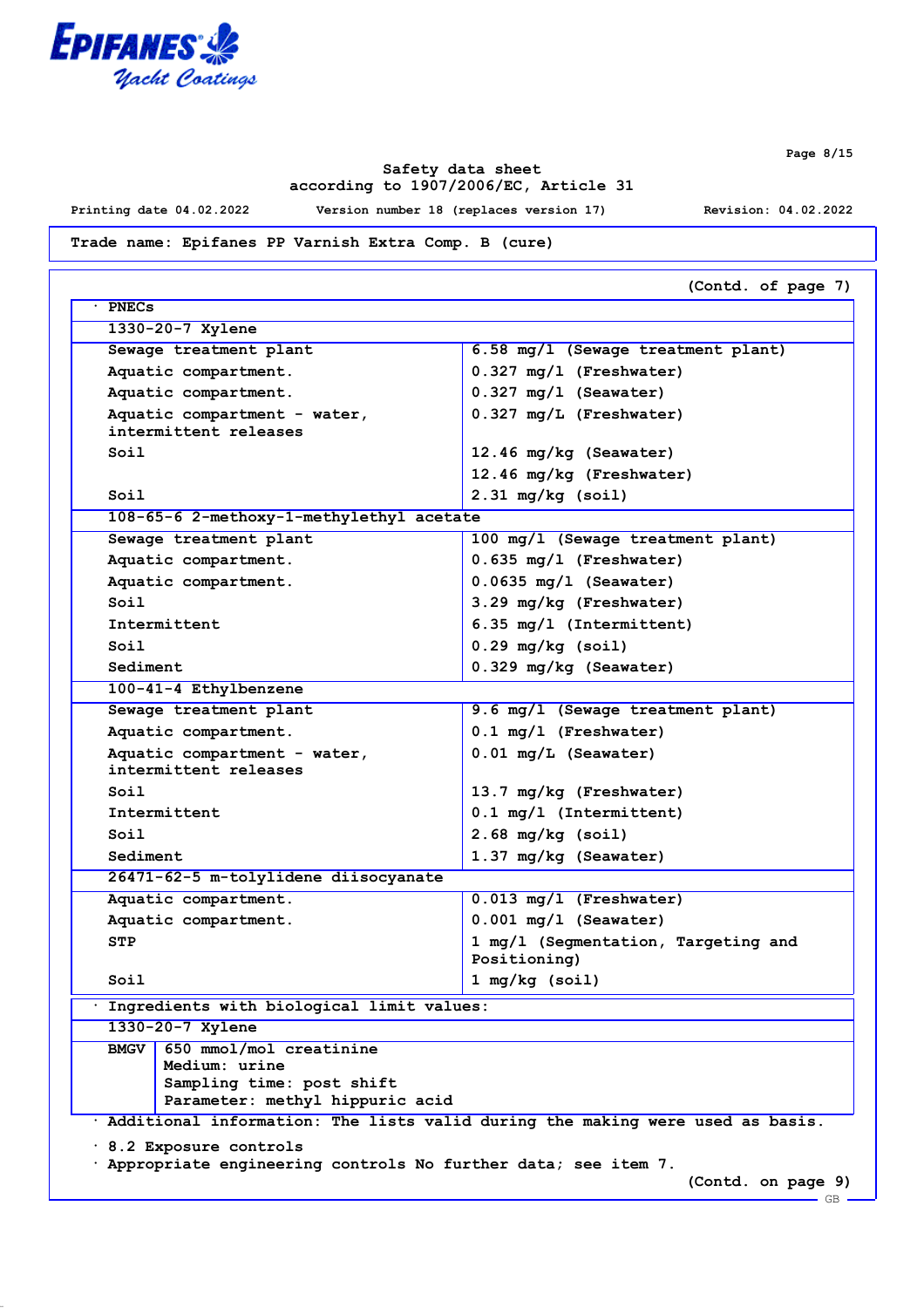

**Page 9/15**

### **Safety data sheet according to 1907/2006/EC, Article 31**

**Printing date 04.02.2022 Version number 18 (replaces version 17) Revision: 04.02.2022**

**Trade name: Epifanes PP Varnish Extra Comp. B (cure)**

**(Contd. of page 8) · Individual protection measures, such as personal protective equipment · General protective and hygienic measures: Keep away from foodstuffs, beverages and feed. Immediately remove all soiled and contaminated clothing Wash hands before breaks and at the end of work. Store protective clothing separately. Avoid contact with the eyes and skin. · Respiratory protection: In case of brief exposure or low pollution use respiratory filter device. In case of intensive or longer exposure use self-contained respiratory protective device. Filter AX In case of short or low load, breathing filter device; in the case of intensive or prolonged exposure, use a breathing apparatus independent of the surrounding air. A half-face mask for organic vapours and solvents according to EN140 type A1 or A2 is recommended. · Hand protection Protective gloves The glove material has to be impermeable and resistant to the product/ the substance/ the preparation. Due to missing tests no recommendation to the glove material can be given for the product/ the preparation/ the chemical mixture. Selection of the glove material on consideration of the penetration times, rates of diffusion and the degradation · Material of gloves The selection of the suitable gloves does not only depend on the material, but also on further marks of quality and varies from manufacturer to manufacturer. As the product is a preparation of several substances, the resistance of the glove material can not be calculated in advance and has therefore to be checked prior to the application. · Penetration time of glove material The exact break trough time has to be found out by the manufacturer of the protective gloves and has to be observed. · For the permanent contact of a maximum of 15 minutes gloves made of the following materials are suitable: Butyl rubber, BR · Eye/face protection Tightly sealed goggles**

**(Contd. on page 10)**

GB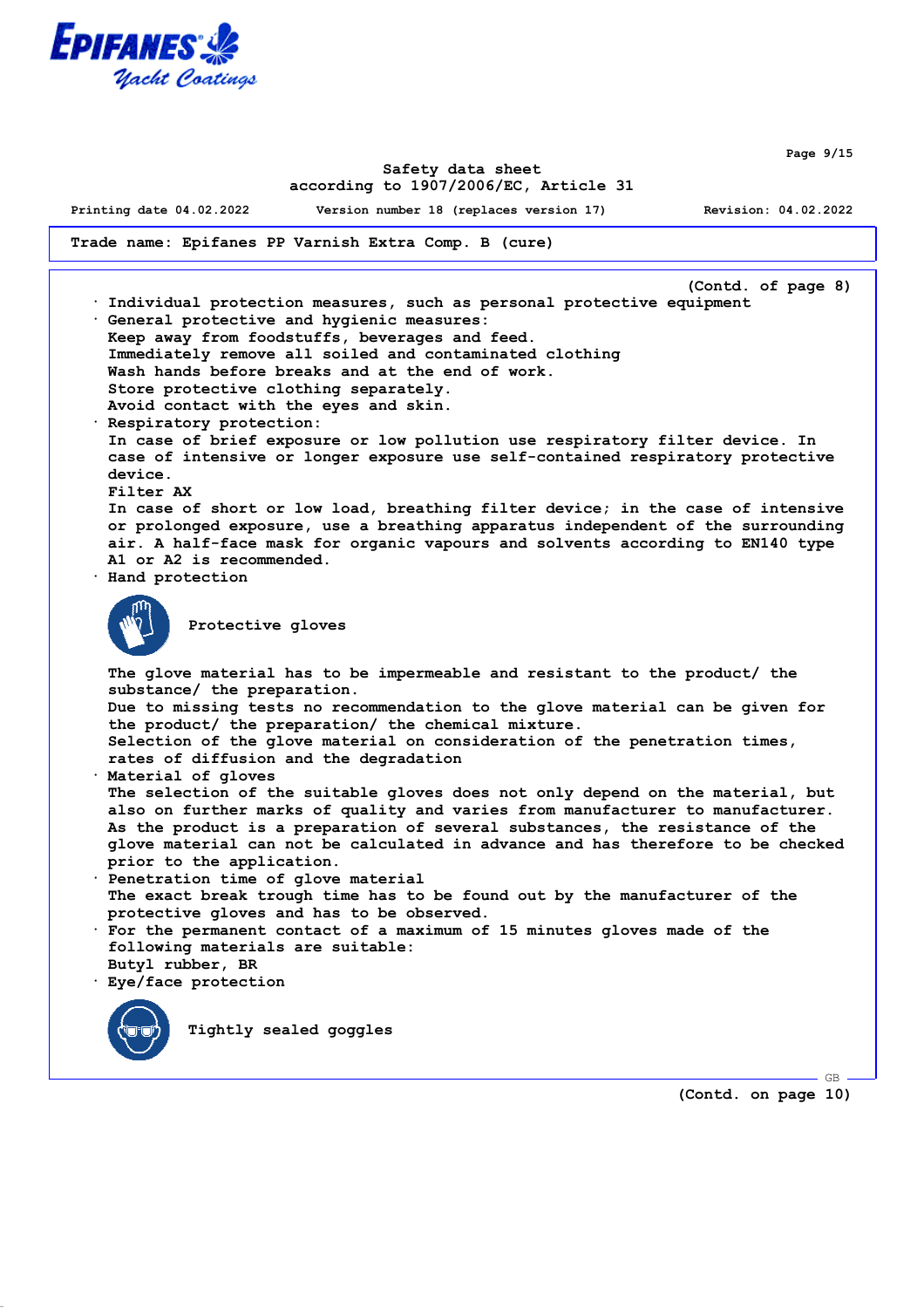

**Page 10/15**

GB

## **Safety data sheet according to 1907/2006/EC, Article 31**

**Printing date 04.02.2022 Version number 18 (replaces version 17) Revision: 04.02.2022**

**Trade name: Epifanes PP Varnish Extra Comp. B (cure)**

**(Contd. of page 9)**

| $\cdot$ 9.1 Information on basic physical and chemical properties                  |                                                                         |  |
|------------------------------------------------------------------------------------|-------------------------------------------------------------------------|--|
| General Information                                                                |                                                                         |  |
| · Physical state                                                                   | Fluid                                                                   |  |
| $\cdot$ Colour:                                                                    | According to product specification                                      |  |
| · Odour:                                                                           | Characteristic                                                          |  |
| Odour threshold:                                                                   | Not determined.                                                         |  |
| · Melting point/freezing point:                                                    | Undetermined.                                                           |  |
| · Boiling point or initial boiling point                                           |                                                                         |  |
| and boiling range                                                                  | 36 °C (1330-20-7 Xylene)                                                |  |
| · Flammability                                                                     | Not applicable.                                                         |  |
| . Lower and upper explosion limit                                                  |                                                                         |  |
| $\cdot$ Lower:                                                                     | $1.5 \text{ Vol }$ %                                                    |  |
| $\cdot$ Upper:                                                                     | $11.5 \text{ Vol }$ %                                                   |  |
| · Flash point:                                                                     | $>23$ °C (1330-20-7 Xylene)                                             |  |
| · Auto-ignition temperature:                                                       | Product is not selfigniting.                                            |  |
| · Decomposition temperature:                                                       | Not determined.                                                         |  |
| $\cdot$ pH                                                                         | Not determined.                                                         |  |
| · Viscosity:                                                                       |                                                                         |  |
| · Kinematic viscosity at 20 °C                                                     | $40 s$ (ISO 6 mm)                                                       |  |
| · Dynamic:                                                                         | Not determined.                                                         |  |
| · Solubility                                                                       |                                                                         |  |
| $\cdot$ water:                                                                     | Fully miscible.                                                         |  |
| · Partition coefficient n-octanol/water                                            |                                                                         |  |
| (log value)                                                                        | Not determined.                                                         |  |
| · Vapour pressure:                                                                 | Not determined.                                                         |  |
| · Density and/or relative density                                                  |                                                                         |  |
| Density at 20 °C:                                                                  | 1.03698 $g/cm^3$                                                        |  |
| · Relative density                                                                 | Not determined.                                                         |  |
| · Vapour density                                                                   | Not determined.                                                         |  |
| 9.2 Other information                                                              |                                                                         |  |
| · Appearance:                                                                      | Fluid                                                                   |  |
| $·$ Form:                                                                          |                                                                         |  |
| · Important information on protection of<br>health and environment, and on safety. |                                                                         |  |
|                                                                                    |                                                                         |  |
| · Ignition temperature:                                                            | 315 °C (108-65-6 2-methoxy-1-                                           |  |
|                                                                                    | methylethyl acetate)                                                    |  |
| · Explosive properties:                                                            | Product is not explosive. However,<br>formation of explosive air/vapour |  |
|                                                                                    |                                                                         |  |
| Solvent content:                                                                   | mixtures are possible.                                                  |  |
| Organic solvents:                                                                  | 60.3%                                                                   |  |
| <b>VOC</b> content:                                                                | 60.26%                                                                  |  |
|                                                                                    | VOC content:                                                            |  |
|                                                                                    |                                                                         |  |
| Solids content:                                                                    | $624.8$ g/l / 5.21 lb/gal<br>39.7%                                      |  |
|                                                                                    |                                                                         |  |
| Change in condition<br>· Evaporation rate                                          | Not determined.                                                         |  |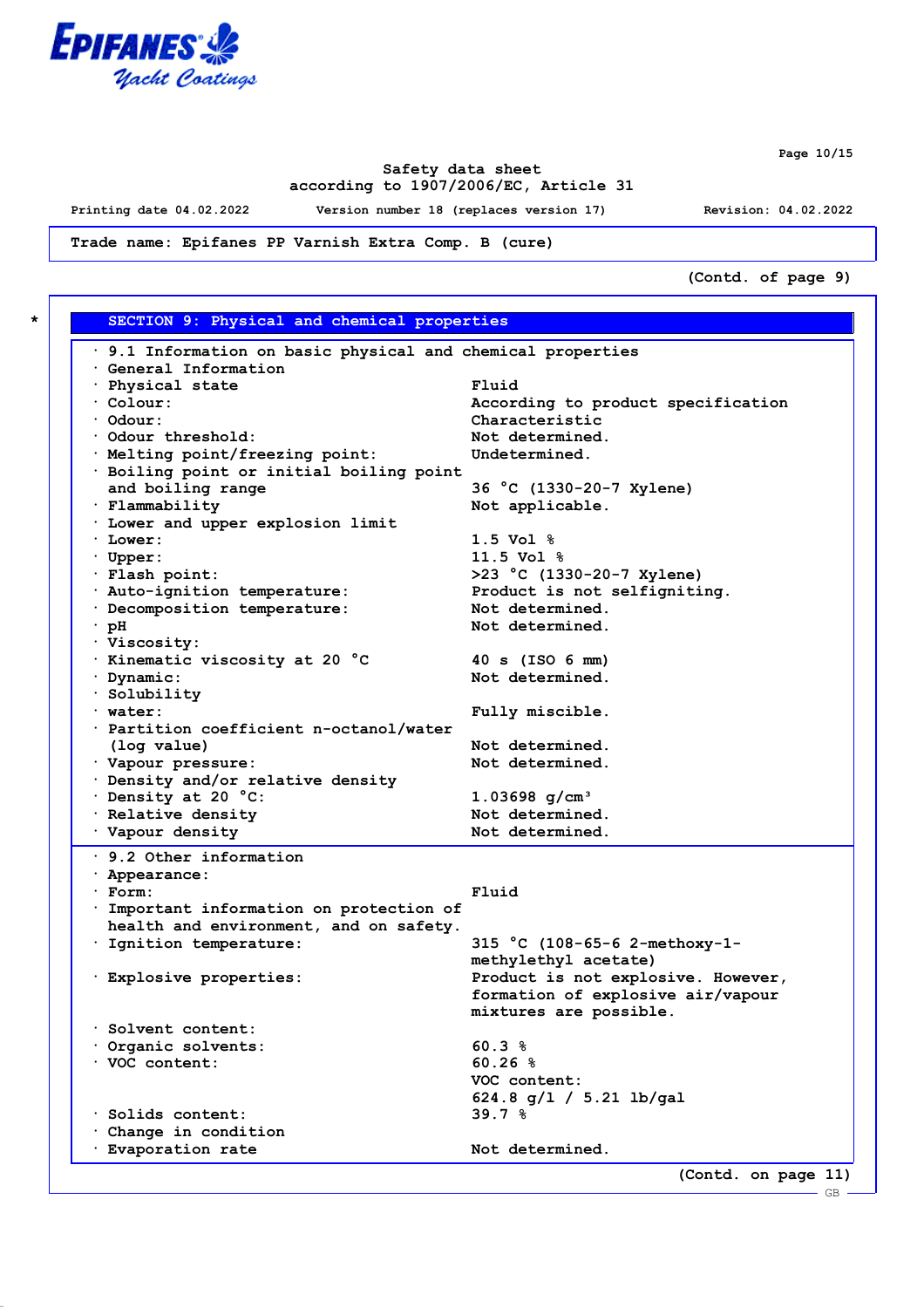

### **Safety data sheet according to 1907/2006/EC, Article 31**

**Printing date 04.02.2022 Version number 18 (replaces version 17) Revision: 04.02.2022**

#### **Trade name: Epifanes PP Varnish Extra Comp. B (cure)**

|                                       | (Contd. of page 10)          |
|---------------------------------------|------------------------------|
| . Information with regard to physical |                              |
| hazard classes                        |                              |
| · Explosives                          | Void                         |
| · Flammable gases                     | Void                         |
| · Aerosols                            | Void                         |
| $\cdot$ Oxidising gases               | Void                         |
| Gases under pressure                  | Void                         |
| · Flammable liquids                   | Flammable liquid and vapour. |
| · Flammable solids                    | Void                         |
| Self-reactive substances and mixtures | Void                         |
| · Pyrophoric liquids                  | Void                         |
| · Pyrophoric solids                   | Void                         |
| Self-heating substances and mixtures  | Void                         |
| Substances and mixtures, which emit   |                              |
| flammable gases in contact with water | Void                         |
| $\cdot$ Oxidising liquids             | Void                         |
| $\cdot$ Oxidising solids              | Void                         |
| Organic peroxides                     | Void                         |
| Corrosive to metals                   | Void                         |
| . Desensitised explosives             | Void                         |

#### **\* SECTION 10: Stability and reactivity**

**· 10.1 Reactivity No further relevant information available.**

**· 10.2 Chemical stability**

- **· Thermal decomposition / conditions to be avoided:**
- **No decomposition if used according to specifications.**
- **· 10.3 Possibility of hazardous reactions No dangerous reactions known.**
- **· 10.4 Conditions to avoid No further relevant information available.**
- **· 10.5 Incompatible materials: No further relevant information available.**
- **· 10.6 Hazardous decomposition products:**
- **No dangerous decomposition products known.**

### **\* SECTION 11: Toxicological information**

**· 11.1 Information on hazard classes as defined in Regulation (EC) No 1272/2008 · Acute toxicity Harmful if inhaled.**

| LD/LC50 values relevant for classification: |                                                 |                                                        |  |
|---------------------------------------------|-------------------------------------------------|--------------------------------------------------------|--|
|                                             | $1330 - 20 - 7$ Xylene                          |                                                        |  |
| Dermal                                      | Short-term exposure (15)<br>minutes): 100 ppm   | $442 \text{ mg/m}^3$ (Occupational exposure<br>limits) |  |
|                                             | Long-term exposure (8 hours<br>$TWA$ ) : 50 ppm | $221 \text{ mg/m}^3$ (Occupational exposure<br>limits) |  |
|                                             | 108-65-6 2-methoxy-1-methylethyl acetate        |                                                        |  |
| Oral                                        | LD50                                            | $8,532$ mg/kg bw (rat)                                 |  |
| Dermal                                      | Long-term exposure (8 hours<br>$TWA$ ) : 50 ppm | 550 $mq/m^3$ (Occupational exposure<br>limits)         |  |
|                                             |                                                 | (Contd. on page 12)                                    |  |

**Page 11/15**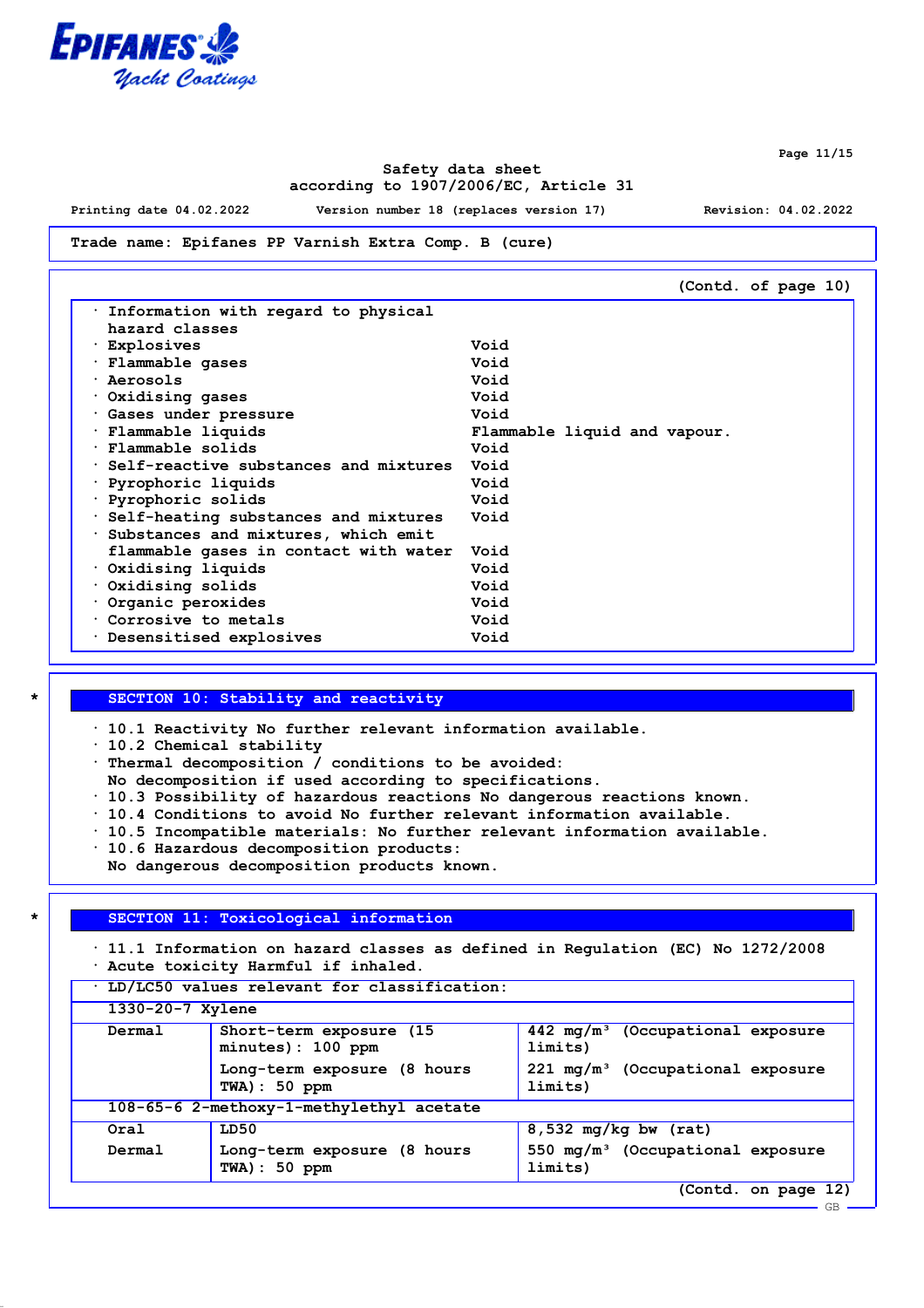

**Page 12/15**

### **Safety data sheet according to 1907/2006/EC, Article 31**

**Printing date 04.02.2022 Version number 18 (replaces version 17) Revision: 04.02.2022**

#### **Trade name: Epifanes PP Varnish Extra Comp. B (cure)**

|                                                   |                       | (Contd. of page 11)               |  |
|---------------------------------------------------|-----------------------|-----------------------------------|--|
| Inhalative $LC50/4 h$                             |                       | $35.7 \text{ mg}/1 \text{ (rat)}$ |  |
|                                                   | 100-41-4 Ethylbenzene |                                   |  |
| Oral                                              | LD50                  | $3,500$ mg/kg bw (rat)            |  |
| $17,800$ mg/kg bw (rabbit)<br>LD50<br>Dermal      |                       |                                   |  |
| Skin corrosion/irritation Causes skin irritation. |                       |                                   |  |

**· Serious eye damage/irritation Causes serious eye irritation.**

**· Respiratory or skin sensitisation**

|  |                                        |  |  | May cause allergy or asthma symptoms or breathing difficulties if inhaled. |  |
|--|----------------------------------------|--|--|----------------------------------------------------------------------------|--|
|  | . Maii aansa su sllamada ahdu maaabdan |  |  |                                                                            |  |

**May cause an allergic skin reaction.**

**· STOT-single exposure**

**May cause respiratory irritation. May cause drowsiness or dizziness.**

**· STOT-repeated exposure**

- **May cause damage to the hearing organs through prolonged or repeated exposure.**
- **· 11.2 Information on other hazards**

**· Endocrine disrupting properties**

**None of the ingredients is listed.**

|             | $\cdot$ 12.1 Toxicity                                                                                                                                                                                                                                                                                                                                                                                                                                                                                                                                                                                                                                                                                                                                                                                                                                                                      |  |  |  |  |  |
|-------------|--------------------------------------------------------------------------------------------------------------------------------------------------------------------------------------------------------------------------------------------------------------------------------------------------------------------------------------------------------------------------------------------------------------------------------------------------------------------------------------------------------------------------------------------------------------------------------------------------------------------------------------------------------------------------------------------------------------------------------------------------------------------------------------------------------------------------------------------------------------------------------------------|--|--|--|--|--|
|             | · Aquatic toxicity:                                                                                                                                                                                                                                                                                                                                                                                                                                                                                                                                                                                                                                                                                                                                                                                                                                                                        |  |  |  |  |  |
|             | 108-65-6 2-methoxy-1-methylethyl acetate                                                                                                                                                                                                                                                                                                                                                                                                                                                                                                                                                                                                                                                                                                                                                                                                                                                   |  |  |  |  |  |
| <b>EC50</b> | $408-500$ mg/l (daphnia magna) (48 uur/hour)                                                                                                                                                                                                                                                                                                                                                                                                                                                                                                                                                                                                                                                                                                                                                                                                                                               |  |  |  |  |  |
|             | IC 50 $>1,000$ mg/l (Algae, Growth inhibition test) (72 uur/hour)                                                                                                                                                                                                                                                                                                                                                                                                                                                                                                                                                                                                                                                                                                                                                                                                                          |  |  |  |  |  |
| LC50        | 100-180 mg/l (Fish Acute Toxicity Study) (96 uur/hour)                                                                                                                                                                                                                                                                                                                                                                                                                                                                                                                                                                                                                                                                                                                                                                                                                                     |  |  |  |  |  |
|             | · 12.2 Persistence and degradability No further relevant information available.<br>$\cdot$ 12.3 Bioaccumulative potential No further relevant information available.<br>. 12.4 Mobility in soil No further relevant information available.<br>. 12.5 Results of PBT and vPvB assessment<br>· PBT: Not applicable.<br>vPvB: Not applicable.<br>$\cdot$ 12.6 Endocrine disrupting properties<br>The product does not contain substances with endocrine disrupting properties.<br>$\cdot$ 12.7 Other adverse effects<br>· Remark: Harmful to fish<br>$\cdot$ Additional ecological information:<br>Ceneral notes:<br>Water hazard class 2 (German Regulation) (Self-assessment): hazardous for water<br>Do not allow product to reach ground water, water course or sewage system.<br>Danger to drinking water if even small quantities leak into the ground.<br>Harmful to aquatic organisms |  |  |  |  |  |

**(Contd. on page 13)**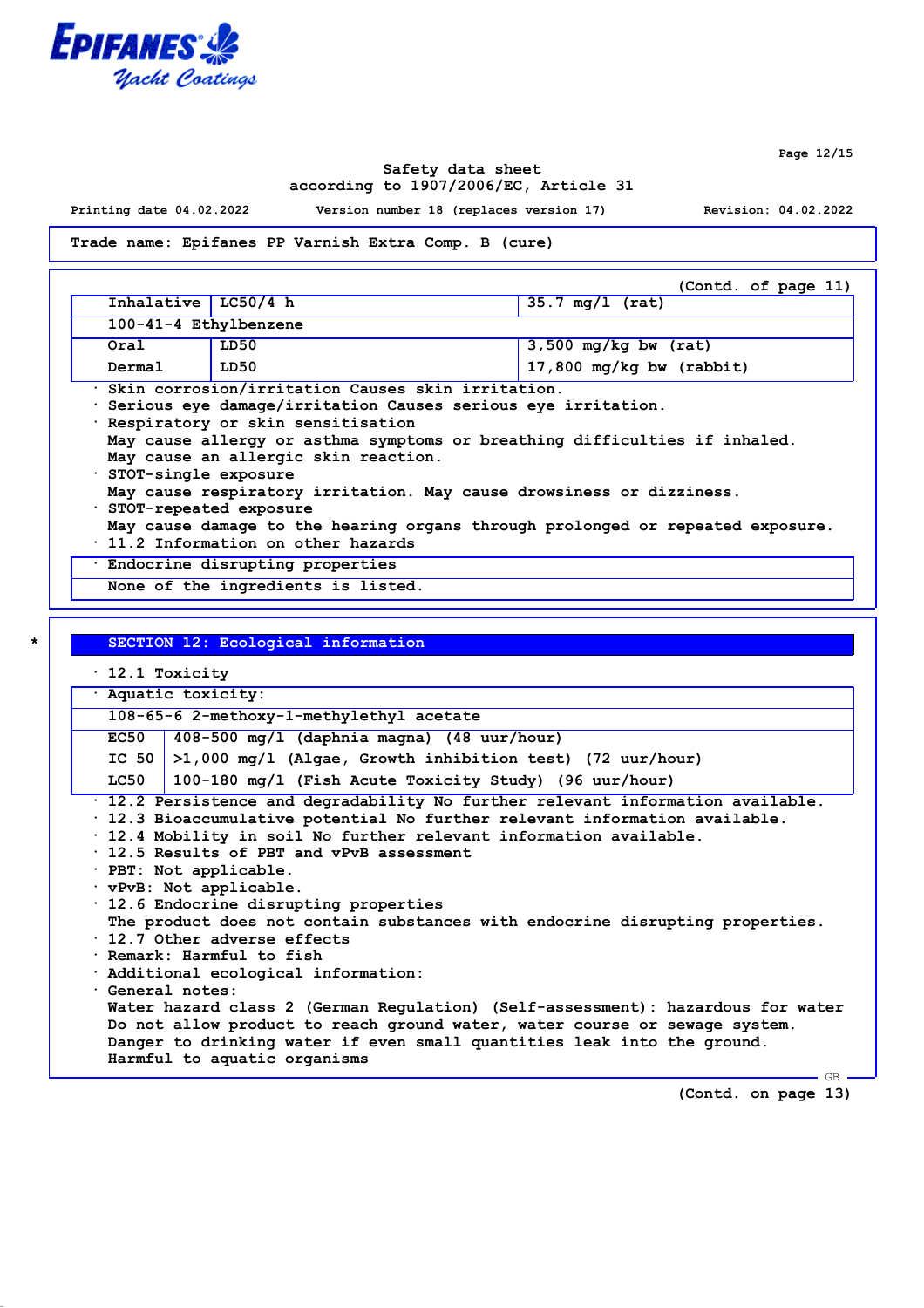

**Page 13/15**

### **Safety data sheet according to 1907/2006/EC, Article 31**

**Printing date 04.02.2022 Version number 18 (replaces version 17) Revision: 04.02.2022**

**Trade name: Epifanes PP Varnish Extra Comp. B (cure)**

**(Contd. of page 12)**

#### **\* SECTION 13: Disposal considerations**

**· 13.1 Waste treatment methods · Recommendation Must not be disposed together with household garbage. Do not allow product to reach sewage system.**

- **· Uncleaned packaging:**
- **· Recommendation: Disposal must be made according to official regulations. · Recommended cleansing agents:**
- **Water, if necessary together with cleansing agents.**

#### **\* SECTION 14: Transport information**

| $\cdot$ 14.1 UN number or ID number<br>· ADR, IMDG, IATA                      | <b>UN1263</b>               |
|-------------------------------------------------------------------------------|-----------------------------|
| · 14.2 UN proper shipping name<br>$\cdot$ ADR<br>· IMDG, IATA                 | 1263 PAINT<br><b>PAINT</b>  |
| · 14.3 Transport hazard class (es)                                            |                             |
| $\cdot$ ADR                                                                   |                             |
|                                                                               |                             |
| Class                                                                         | 3 (F1) Flammable liquids.   |
| Label                                                                         | 3                           |
| · IMDG, IATA                                                                  | <u>.</u>                    |
|                                                                               |                             |
| $\cdot$ Class                                                                 | 3 Flammable liquids.        |
| · Label                                                                       | 3                           |
| · 14.4 Packing group<br>· ADR, IMDG, IATA                                     | III                         |
| · 14.5 Environmental hazards:                                                 |                             |
| · Marine pollutant:                                                           | No.                         |
| · 14.6 Special precautions for user<br>· Hazard identification number (Kemler | Warning: Flammable liquids. |
| $code)$ :                                                                     | 30                          |
| · EMS Number:                                                                 | $F-E$ , $S-E$               |
| · Stowage Category                                                            | A                           |
| · 14.7 Maritime transport in bulk                                             |                             |
| according to IMO instruments                                                  | Not applicable.             |
|                                                                               | (Contd. on page 14)         |
|                                                                               | GB                          |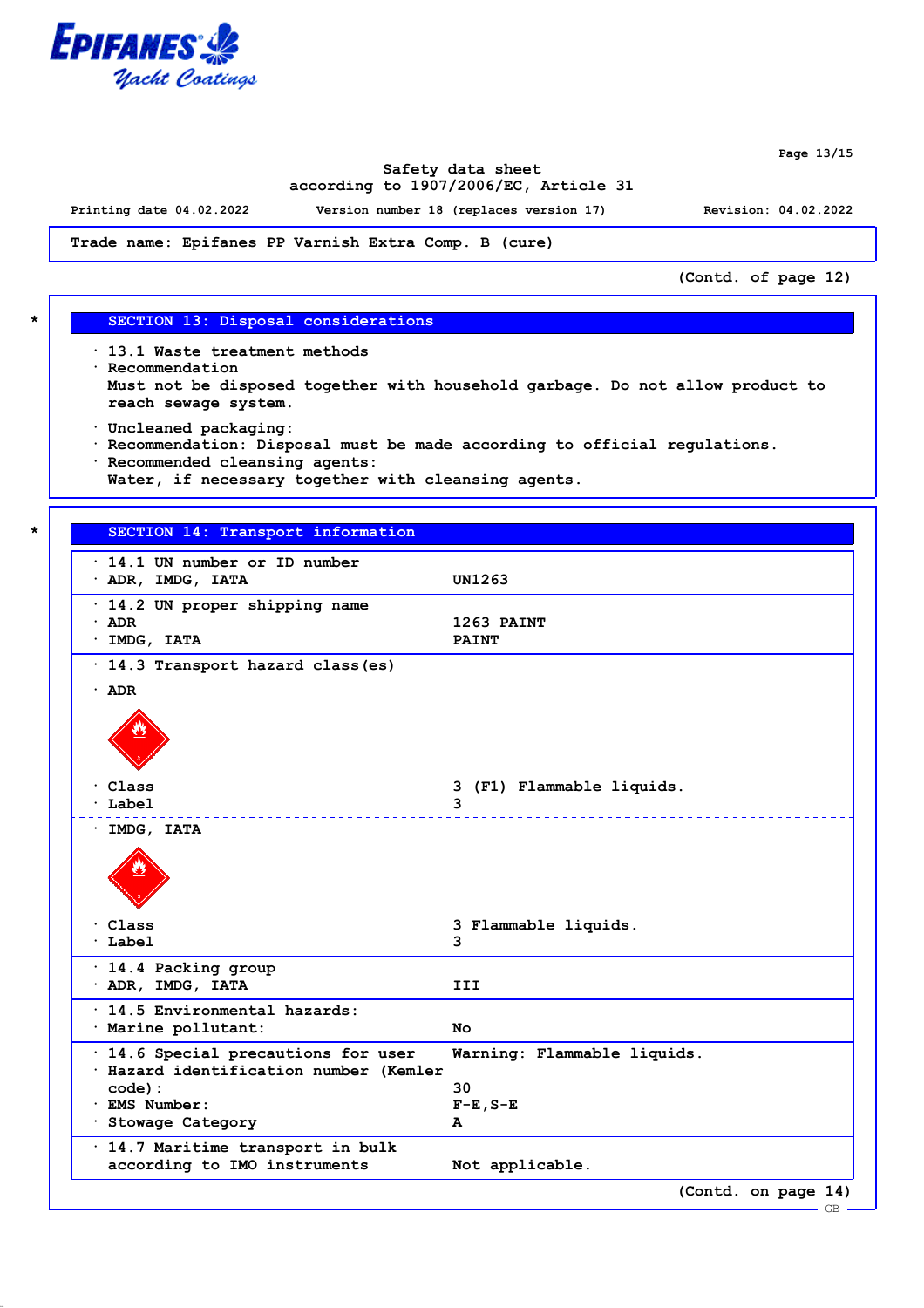

**Page 14/15**

## **Safety data sheet according to 1907/2006/EC, Article 31**

**Printing date 04.02.2022 Version number 18 (replaces version 17) Revision: 04.02.2022**

#### **Trade name: Epifanes PP Varnish Extra Comp. B (cure)**

|                                   | (Contd. of page 13)                       |
|-----------------------------------|-------------------------------------------|
| Transport/Additional information: |                                           |
| $\cdot$ ADR                       |                                           |
| Limited quantities (LQ)           | 5L                                        |
| Excepted quantities (EQ)          | Code: E1                                  |
|                                   | Maximum net quantity per inner packaging: |
|                                   | $30 \text{ m1}$                           |
|                                   | Maximum net quantity per outer packaging: |
|                                   | 1000 m1                                   |
| Transport category                | 3                                         |
| Tunnel restriction code           | D/E                                       |
| · Remarks:                        | > 450 1: 3 F1, III                        |
| $\cdot$ IMDG                      |                                           |
| Limited quantities (LQ)           | 5L                                        |
| Excepted quantities (EQ)          | Code: E1                                  |
|                                   | Maximum net quantity per inner packaging: |
|                                   | $30 \text{ m1}$                           |
|                                   | Maximum net quantity per outer packaging: |
|                                   | 1000 m1                                   |
| · Remarks:                        | $> 30$ 1: 3, III                          |
| $\cdot$ UN "Model Regulation":    | UN 1263 PAINT, 3, III                     |

#### **\* SECTION 15: Regulatory information**

- **· 15.1 Safety, health and environmental regulations/legislation specific for the substance or mixture**
- **· Directive 2012/18/EU**
- **· Named dangerous substances ANNEX I None of the ingredients is listed.**
- **· Seveso category P5c FLAMMABLE LIQUIDS**
- **· Qualifying quantity (tonnes) for the application of lower-tier requirements 5,000 t**
- **· Qualifying quantity (tonnes) for the application of upper-tier requirements 50,000 t**
- **· National regulations:**
- **· Technical instructions (air):**

| Share in $\frac{6}{3}$ |  |  |  |  |
|------------------------|--|--|--|--|
| $\leq 0.5$             |  |  |  |  |
| $50 - 100$             |  |  |  |  |
|                        |  |  |  |  |

- **· Waterhazard class: Water hazard class 2 (Self-assessment): hazardous for water. · 15.2 Chemical safety assessment:**
	- **A Chemical Safety Assessment has not been carried out.**

# **\* SECTION 16: Other information**

**This information is based on our present knowledge. However, this shall not constitute a guarantee for any specific product features and shall not establish a legally valid contractual relationship.**

**(Contd. on page 15)**

GB